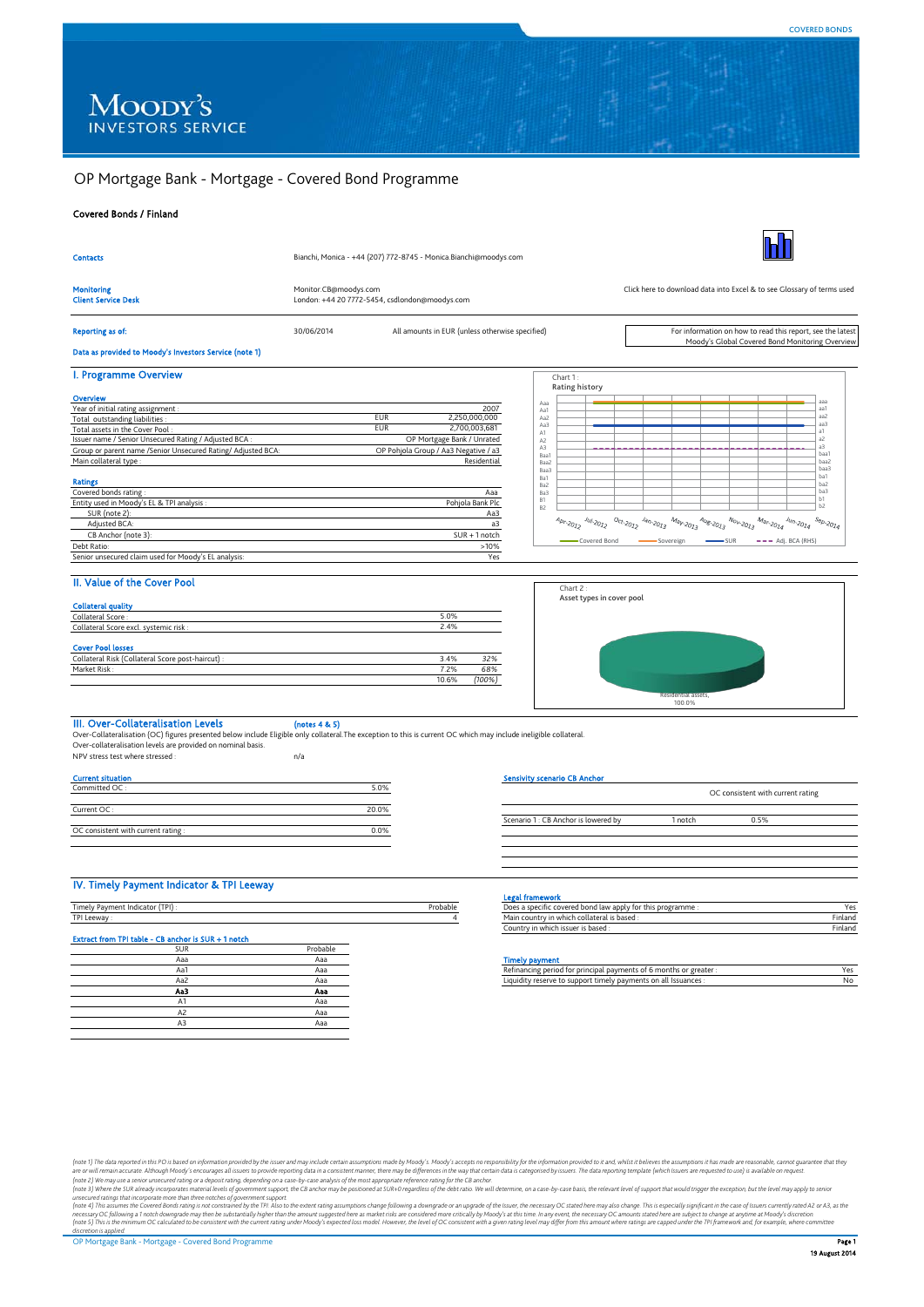## V. Asset Liability Profile

| Interest Rate & Duration Mismatch (note 6) |           | <b>Swap Arrangements</b>                        |     |
|--------------------------------------------|-----------|-------------------------------------------------|-----|
| Fixed rate assets in the cover pool:       | .2%       | Interest rate swap(s) in the Cover Pool:        | Y۴  |
| Fixed rate covered bonds outstanding:      | 100.0%    | Intra-group interest rate swap(s) provider(s) : | Yes |
| WAL of outstanding covered bonds:          | 0.6 years | Currency swap(s) in the Cover Pool:             | No  |
| WAL of the cover pool:                     | 5.7 years | Intra-group currency swap(s) provider(s) :      | No  |

Intra-group currency swap(s) provider(s)





## VI. Performance Evolution





This publication does not announce a credit rating action. For any credit ratings<br>referenced in this publication, please see the ratings tab on the issuer/entity page<br>on www.moodys.com for the most updated credit rating ac

(note 6) This assumes no prepayment.<br>(note 7) Based on principal flows only. Assumptions include no prepayments, principal collections limited to the portion of assets that make up the amount of the liabilities plus commit

OP Mortgage Bank - Mortgage - Covered Bond Programme **Page 2 Access 2006 Page 2 Access 2006 Page 2** Page 2 Access 2007 Page 2 Page 2 Access 2007 Page 2 Page 2 Page 2 Page 2 Page 2 Page 2 Page 2 Page 2 Page 2 Page 2 Page 2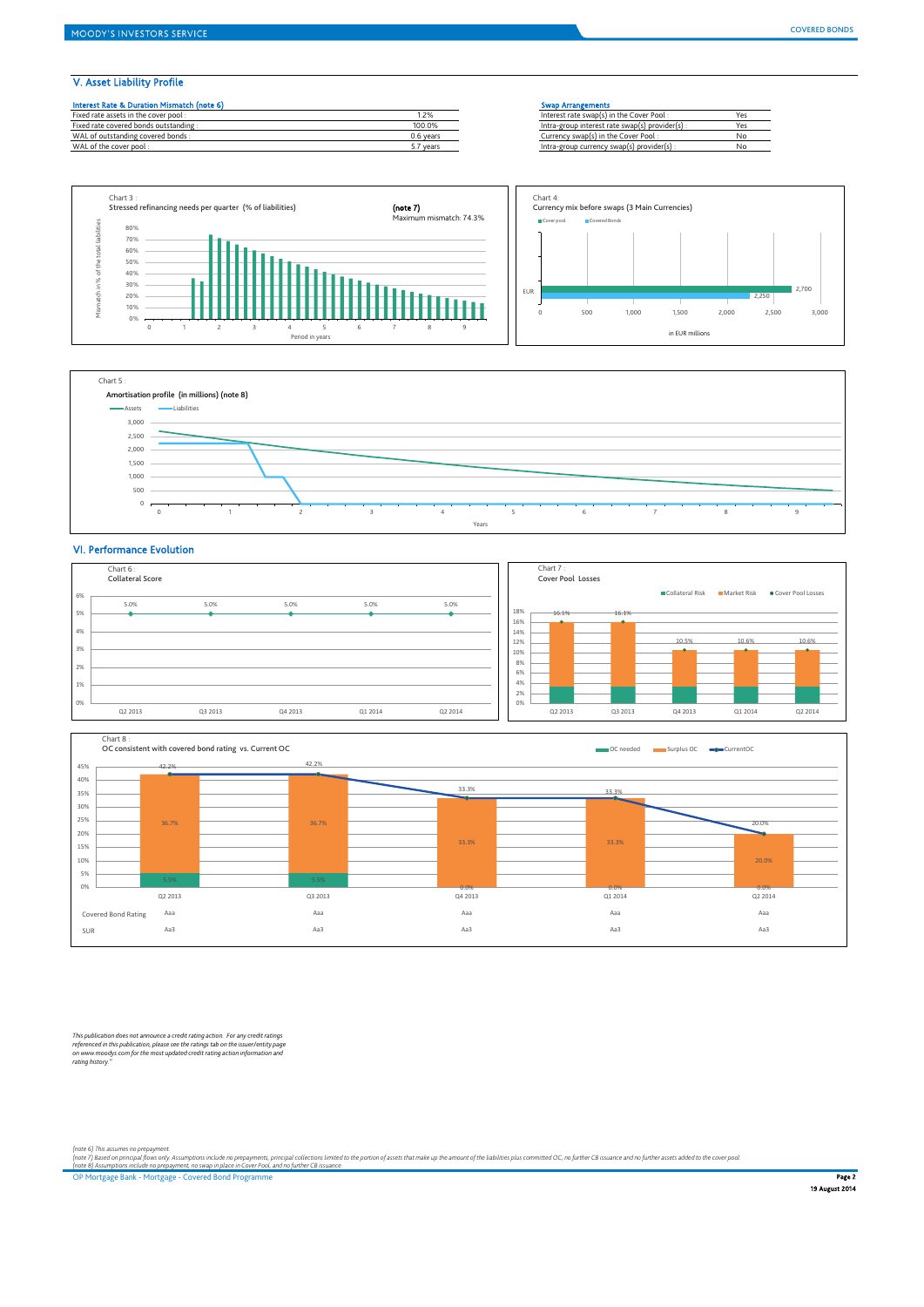*n/d : information not disclosed by Issuer n/a : information not applicable*

### VII. Cover Pool Information - Residential Assets

| Overview                        |               | Specific Loan and Borrower characteristics                   |              |
|---------------------------------|---------------|--------------------------------------------------------------|--------------|
| Asset type:                     | Residential   | Loans with an external guarantee in addition to a mortgage : | $n/\epsilon$ |
| Asset balance:                  | 2.700.003.681 | Interest only Loans:                                         | 0.3%         |
| Average loan balance :          | 43,689        | Loans for second homes / Vacation:                           | 0.8%         |
| Number of loans:                | 61,800        | Buy to let loans / Non owner occupied properties :           | 0.0%         |
| Number of borrowers:            | 87,181        | Limited income verified :                                    | 0.0%         |
| Number of properties:           | 68,774        | Adverse credit characteristics (**):                         | 0.0%         |
| WA remaining term (in months) : | 134           |                                                              |              |
| WA seasoning (in months) :      | 91            | Performance                                                  |              |
|                                 |               | Loans in arrears ( $\geq$ 2months - < 6months)               | 0.0%         |
| <b>Details on LTV</b>           |               | Loans in arrears ( $\geq 6$ months - < 12 months) :          | 0.0%         |
| WA unindexed LTV (*):           | 42.4%         | Loans in arrears ( $\geq$ 12 months):                        | 0.0%         |
| WA indexed LTV :                | n/d           | Loans in a foreclosure procedure :                           | 0.0%         |
| Valuation type:                 | Market Value  |                                                              |              |
| LTV threshold :                 | 60.0%         | <b>Multi-Family Properties</b>                               |              |

| Asset type .                    | <b>RESIGEILIGI</b>   | Loans with an external guarantee in addition to a mortgage.                                                                                                                                                                       | 11/d |
|---------------------------------|----------------------|-----------------------------------------------------------------------------------------------------------------------------------------------------------------------------------------------------------------------------------|------|
| Asset balance :                 | 2,700,003,681        | Interest only Loans:                                                                                                                                                                                                              | 0.3% |
| Average loan balance :          | 43.689               | Loans for second homes / Vacation:                                                                                                                                                                                                | 0.8% |
| Number of loans:                | 61,800               | Buy to let loans / Non owner occupied properties :                                                                                                                                                                                | 0.0% |
| Number of borrowers :           | 87,181               | Limited income verified :                                                                                                                                                                                                         | 0.0% |
| Number of properties :          | 68,774               | Adverse credit characteristics (**):                                                                                                                                                                                              | 0.0% |
| WA remaining term (in months) : | 134                  |                                                                                                                                                                                                                                   |      |
| WA seasoning (in months) :      | 91                   | Performance                                                                                                                                                                                                                       |      |
|                                 |                      | Loans in arrears ( $\geq$ 2months - < 6months):                                                                                                                                                                                   | 0.0% |
| ails on LTV                     |                      | Loans in arrears ( $\geq 6$ months - < 12 months) :                                                                                                                                                                               | 0.0% |
| WA unindexed LTV (*):           | 42.4%                | Loans in arrears ( $\geq$ 12months):                                                                                                                                                                                              | 0.0% |
| WA indexed LTV :                | n/d                  | Loans in a foreclosure procedure :                                                                                                                                                                                                | 0.0% |
| Valuation type:                 | Market Value         |                                                                                                                                                                                                                                   |      |
| LTV threshold:                  | 60.0%                | <b>Multi-Family Properties</b>                                                                                                                                                                                                    |      |
| the state of the control of the | $\sim$ $\sim$ $\sim$ | $\mathbf{1}$ , and a set of the set of the set of the set of the set of the set of the set of the set of the set of the set of the set of the set of the set of the set of the set of the set of the set of the set of the set of |      |

Specific Loan and Borrower characteristics

| lunior ranks |         | <sup>2</sup> Cooperatives<br>of tenant-owned :<br>Loans to tenants o.<br>Housing ( |     |
|--------------|---------|------------------------------------------------------------------------------------|-----|
| Prior ranks  | $0.0\%$ | -Family loans (***`<br>Other type<br>⊸ ∩t M∗<br>-ulti-F                            | n/a |



(note \*) may be based on property value at time of origination or further advance or borrower refinancing.<br>(note \*\*\*) Typically borrowers with a previous personal bankuptcy or borrowers with record of court climation<br>(note

OP Mortgage Bank - Mortgage - Covered Bond Programme **Page 3 American State of The State of The State of The Page 3**